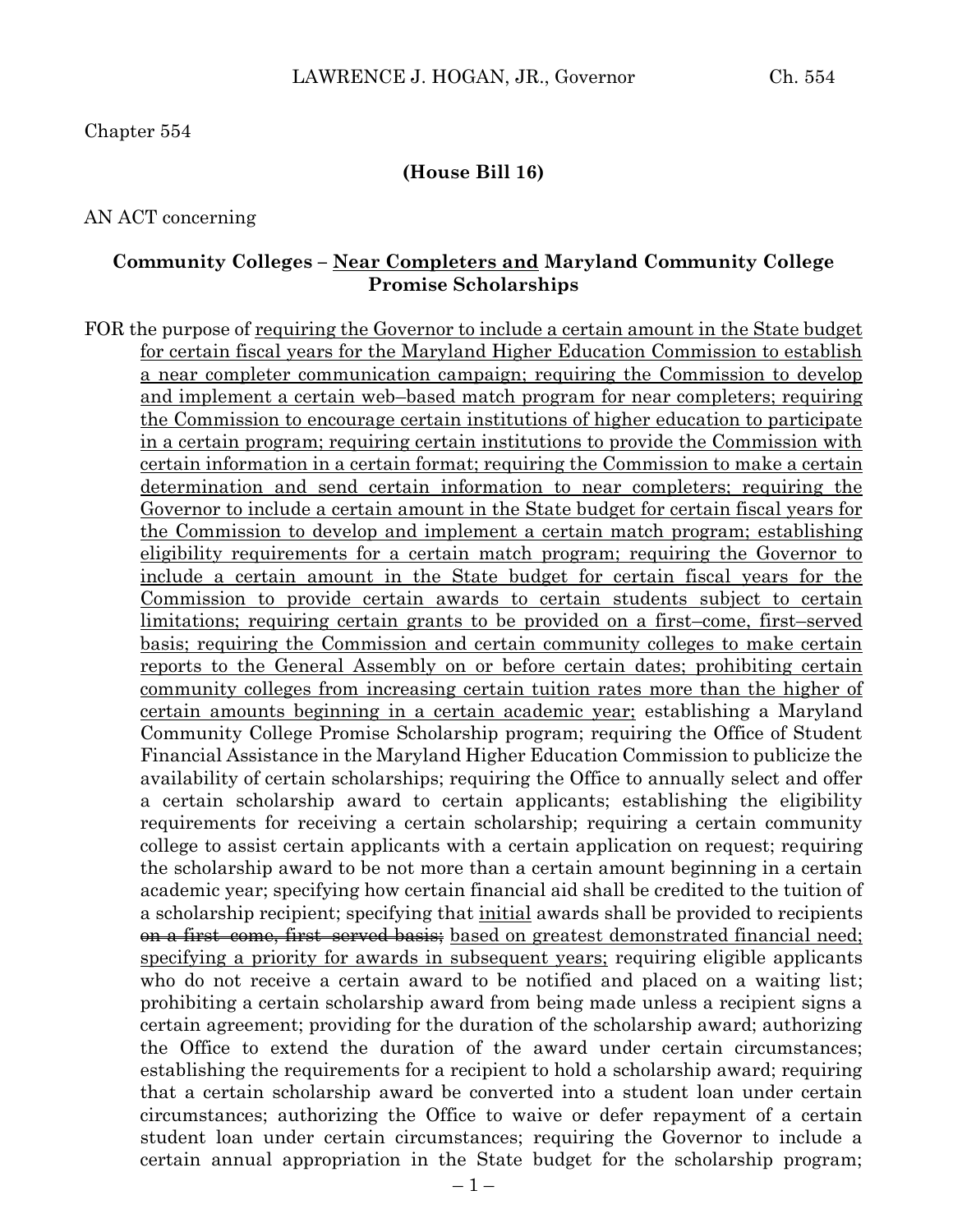requiring the Commission to adopt certain regulations; requiring the Commission to report certain information to the General Assembly on or before certain dates; providing for the termination of certain provisions of this Act; defining certain terms; and generally relating to near completers and community college scholarships.

BY repealing and reenacting, with amendments,

Article – Education Section 11–209 Annotated Code of Maryland (2014 Replacement Volume and 2017 Supplement)

BY adding to

Article – Education Section 16–317 and 16–514; and 18–3401 through 18–3407 to be under the new subtitle "Subtitle 34. Maryland Community College Promise Scholarships" Annotated Code of Maryland (2014 Replacement Volume and 2017 Supplement)

SECTION 1. BE IT ENACTED BY THE GENERAL ASSEMBLY OF MARYLAND, That the Laws of Maryland read as follows:

# **Article – Education**

11–209.

(a) In this section, "near completer" means an individual who has completed some college credits but does not have a college degree and is no longer attending an institution of higher education.

(b) **(1) (I)** The Commission, in collaboration with institutions of higher education, shall create a statewide communication campaign to identify near completers in the State and to encourage near completers to re–enroll in an institution of higher education to earn a degree.

# **(II) FOR EACH OF FISCAL YEARS 2020 THROUGH 2024, THE GOVERNOR SHALL INCLUDE IN THE STATE BUDGET \$125,000 TO THE COMMISSION TO FUND A STATEWIDE COMMUNICATION CAMPAIGN.**

**[**(c)**] (2)** The communication campaign shall:

**[**(1)**] (I)** Make use of a variety of marketing media, including billboards, brochures, and electronic resources;

**[**(2)**] (II)** Provide a centralized contact point for near completers to get information about and assistance with re–enrolling;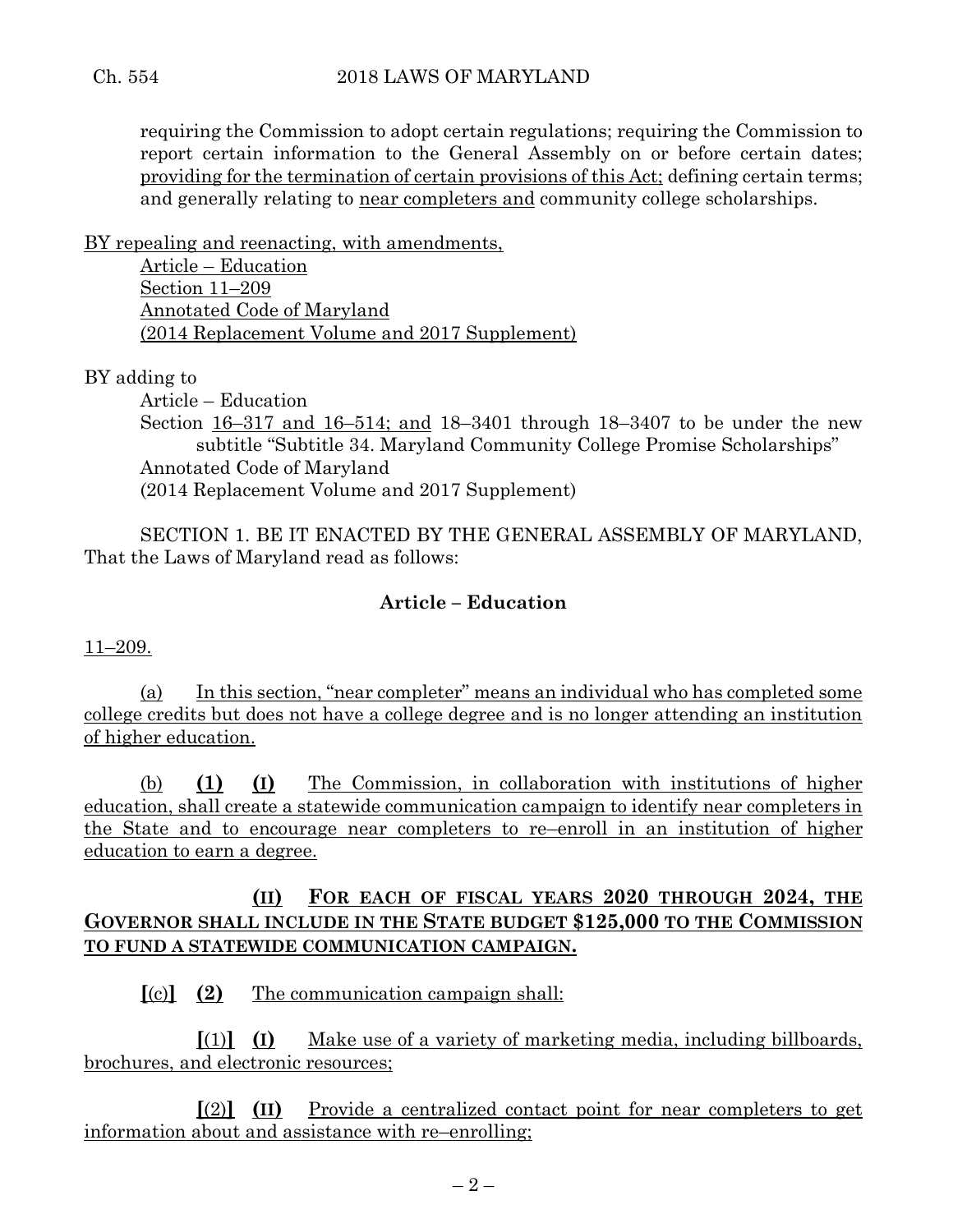**[**(3)**] (III)** Make readily available contact information for each public institution of higher education in the State; and

**[**(4)**] (IV)** Focus on near completers who:

**[**(i)**] 1.** Earned a minimum grade point average of 2.0 on a scale of 4.0 while in college; and

**[**(ii) 1.**] 2. A.** Earned at least 45 credit hours if the individual attended a community college; or

**[**2.**] B.** Earned at least 90 credit hours if the individual attended a senior higher education institution.

**[**(d) (1) The Commission shall develop and implement a plan that would provide an incentive to:

- (i) A near completer to re–enroll and earn a degree; and
- (ii) A college to identify and graduate near completers.

(2) The incentive plan shall use all available resources, including institutional funds, private sector funds, and State funds.**]**

**(C) (1) THE COMMISSION SHALL DEVELOP AND IMPLEMENT A CENTRALIZED WEB–BASED MATCH PROGRAM FOR NEAR COMPLETERS THAT FACILITATES THE MATCHING OF A NEAR COMPLETER WITH ANY INSTITUTION OF HIGHER EDUCATION AT WHICH THE NEAR COMPLETER WOULD BE ABLE TO COMPLETE THE DEGREE.**

**(2) THE COMMISSION SHALL ENCOURAGE EACH INSTITUTION OF HIGHER EDUCATION IN THE STATE TO PARTICIPATE IN THE MATCH PROGRAM AT NO COST TO THE INSTITUTION.**

**(3) (I) AN INSTITUTION THAT PARTICIPATES IN THE MATCH PROGRAM SHALL PROVIDE THE COMMISSION WITH INFORMATION REGARDING NEAR COMPLETERS WHO ATTENDED THE INSTITUTION, AS REQUESTED BY THE COMMISSION AND IN THE FORMAT IDENTIFIED BY THE COMMISSION.**

**(II) ON RECEIPT OF INFORMATION UNDER SUBPARAGRAPH (I) OF THIS PARAGRAPH, THE COMMISSION SHALL:**

**1. DETERMINE ANY MATCHES BETWEEN A NEAR COMPLETER AND INSTITUTIONS; AND**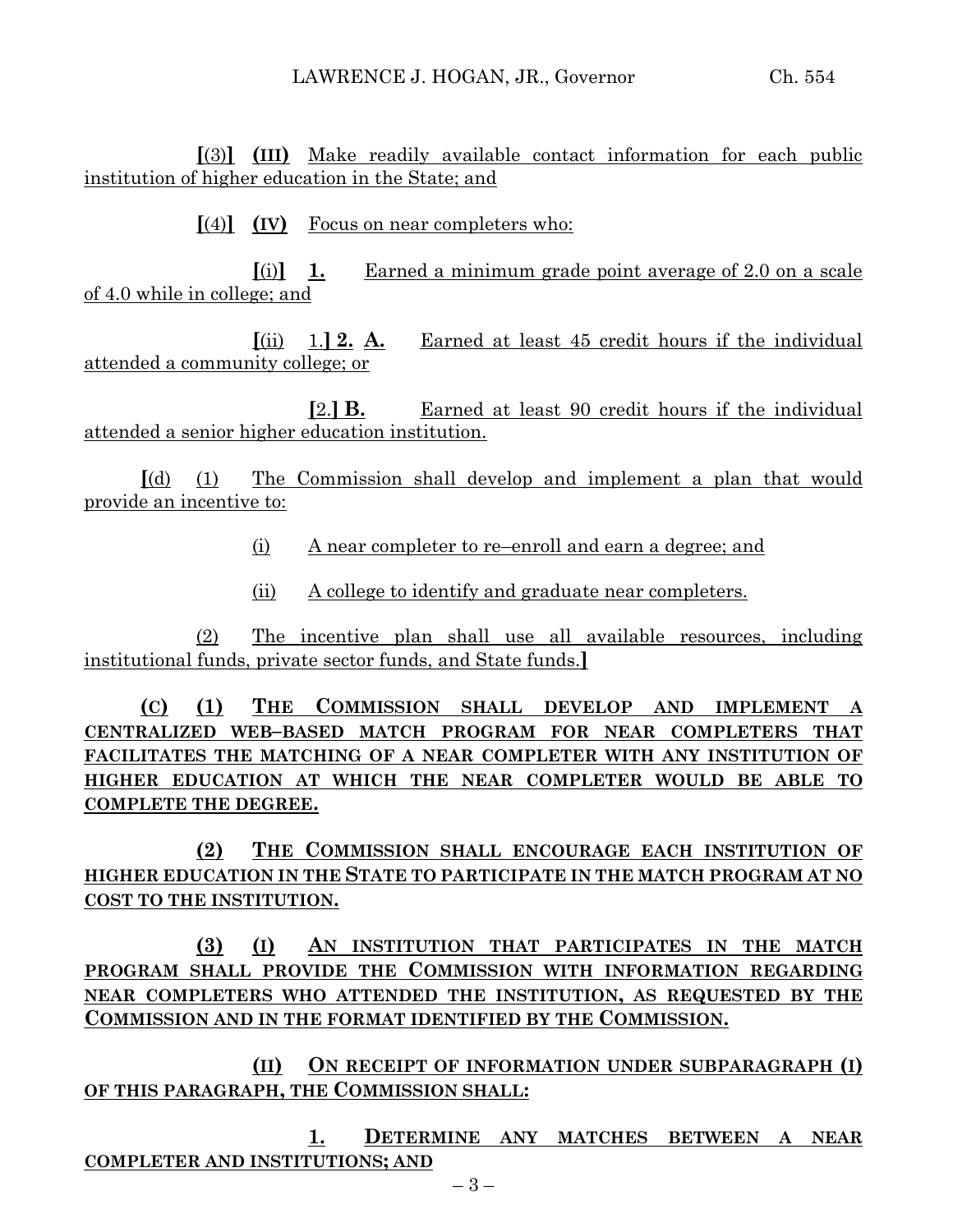**2. SEND INFORMATION TO THE NEAR COMPLETER REGARDING THE MATCHES, ANY INCENTIVES OFFERED FOR NEAR COMPLETERS BY THE STATE OR BY THE INSTITUTIONS, AND ANY OTHER FINANCIAL AID AVAILABLE TO THE NEAR COMPLETER.**

**(4) FOR EACH OF FISCAL YEARS 2020 THROUGH 2024, THE GOVERNOR SHALL INCLUDE IN THE STATE BUDGET \$50,000 TO THE COMMISSION TO DEVELOP AND IMPLEMENT THE MATCH PROGRAM FOR NEAR COMPLETERS DESCRIBED UNDER THIS SUBSECTION.**

**(D) (1) A NEAR COMPLETER IS ELIGIBLE FOR A GRANT UNDER THIS SECTION IF THE NEAR COMPLETER:**

**(I) EARNED A MINIMUM GRADE POINT AVERAGE OF 2.0 ON A SCALE OF 4.0 WHILE IN COLLEGE; AND**

**(II) 1. EARNED AT LEAST 45 CREDIT HOURS IF THE INDIVIDUAL ATTENDED A COMMUNITY COLLEGE; OR**

**2. EARNED AT LEAST 90 CREDIT HOURS IF THE INDIVIDUAL ATTENDED A SENIOR HIGHER EDUCATION INSTITUTION.**

**(2) THE GOVERNOR SHALL INCLUDE IN THE STATE BUDGET THE AMOUNT SPECIFIED IN PARAGRAPH (3) OF THIS SUBSECTION TO THE COMMISSION TO PROVIDE TO A NEAR COMPLETER THE FOLLOWING AMOUNT:**

**(I) FOR A NEAR COMPLETER WHO RE–ENROLLS IN A COMMUNITY COLLEGE, UP TO ONE–THIRD OF THE IN–COUNTY TUITION CHARGE; OR**

**(II) FOR A NEAR COMPLETER WHO RE–ENROLLS IN A PUBLIC SENIOR HIGHER EDUCATION INSTITUTION, UP TO ONE–THIRD OF THE RESIDENT UNDERGRADUATE TUITION CHARGE.**

**(3) THE GOVERNOR SHALL INCLUDE THE FOLLOWING AMOUNTS IN THE STATE BUDGET TO THE COMMISSION FOR NEAR COMPLETER GRANTS UNDER PARAGRAPH (2) OF THIS SUBSECTION:**

**(I) FOR FISCAL YEAR 2020, \$250,000; AND**

**(II) FOR EACH OF FISCAL YEARS 2021 THROUGH 2024, \$375,000.**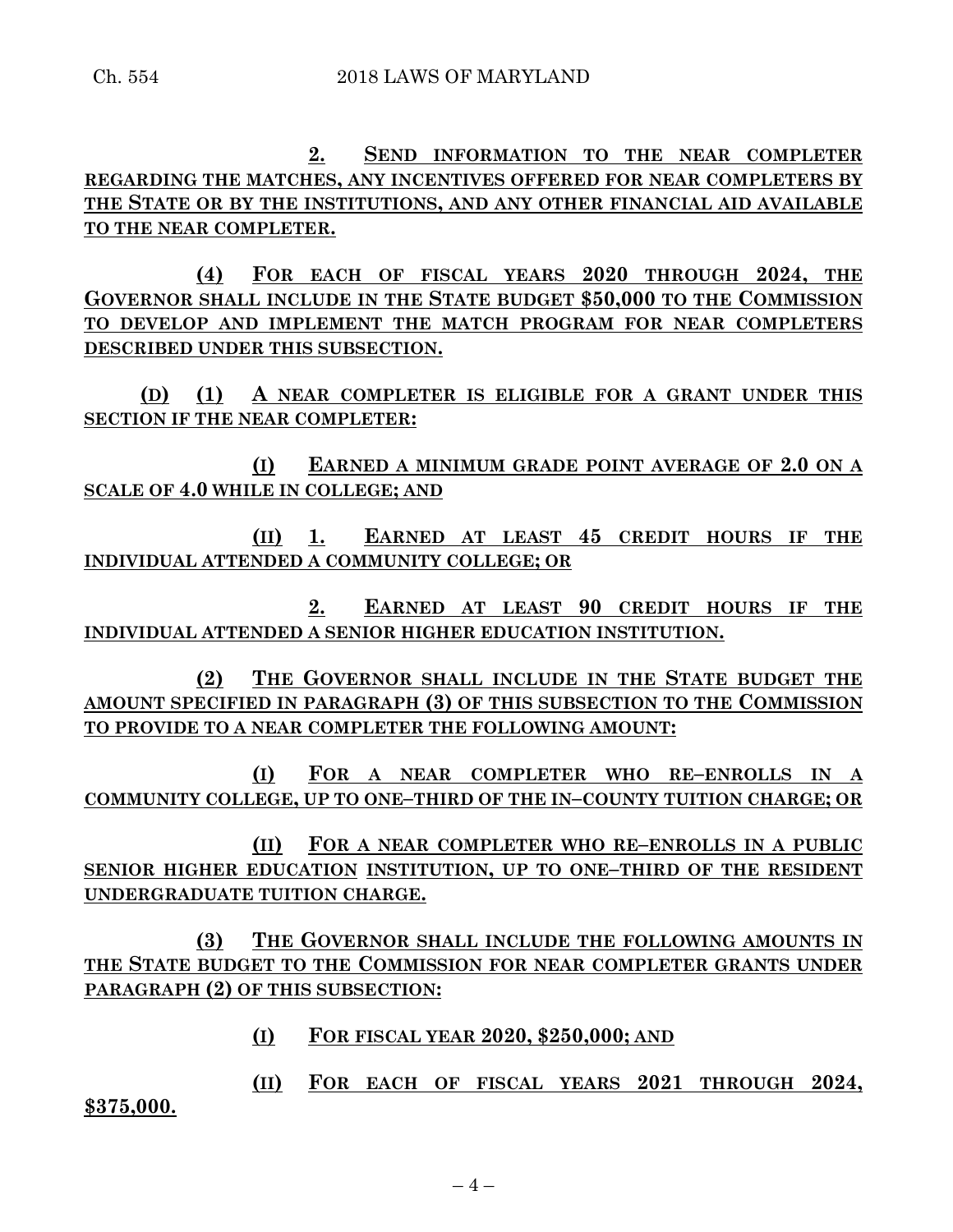# **(4) A GRANT PROVIDED UNDER THIS SUBSECTION MAY BE USED ONLY FOR TUITION AND MAY NOT BE USED FOR FEES OR OTHER CHARGES OR EXPENSES RELATED TO ATTENDING AN INSTITUTION OF HIGHER EDUCATION.**

# **(5) ALL NONLOAN AID RECEIVED BY THE NEAR COMPLETER SHALL BE CREDITED TO THE NEAR COMPLETER'S TUITION BEFORE THE CALCULATION OF THE GRANT AMOUNT PROVIDED UNDER THIS SUBSECTION.**

**(6) GRANTS SHALL BE PROVIDED ON A FIRST–COME, FIRST–SERVED BASIS.**

(e) The Commission and institutions of higher education may implement other near completer initiatives in addition to the campaign and **[**incentive plan**] MATCH PROGRAM** required under this section.

(f) By December 1, **[**2013**] 2019, AND EVERY DECEMBER 1 THROUGH 2025**, the Commission shall submit a report, in accordance with  $\S$  2-1246 of the State Government Article, to the General Assembly on the details of the statewide communication campaign and the **[**incentive plan**] MATCH PROGRAM**, including **[**the expected timeline for**]** implementation **OF THE CAMPAIGN AND MATCH PROGRAM AND A DETAILED ACCOUNT OF THE EXPENDITURES UNDER THE GRANT PROGRAM ESTABLISHED IN SUBSECTION (D) OF THIS SECTION**.

**SUBTITLE 34. MARYLAND COMMUNITY COLLEGE PROMISE SCHOLARSHIPS.**

**18–3401.**

**(A) IN THIS SUBTITLE THE FOLLOWING WORDS HAVE THE MEANINGS INDICATED.**

**(B) "ANNUAL ADJUSTED GROSS INCOME" MEANS THE TOTAL OF THE COMBINED ADJUSTED GROSS INCOME OF THE APPLICANT AND THE APPLICANT'S PARENTS, OR THE APPLICANT AND THE APPLICANT'S SPOUSE IF THE APPLICANT IS MARRIED, AS REPORTED ON THE MOST RECENT FEDERAL OR STATE INCOME TAX RETURN.**

**(C) "COMMUNITY COLLEGE" INCLUDES BALTIMORE CITY COMMUNITY COLLEGE.**

**(D) (1) "TUITION" MEANS THE BASIC INSTRUCTIONAL CHARGE FOR COURSES OFFERED AT A COMMUNITY COLLEGE.**

**(2) "TUITION" INCLUDES ANY FEES FOR:**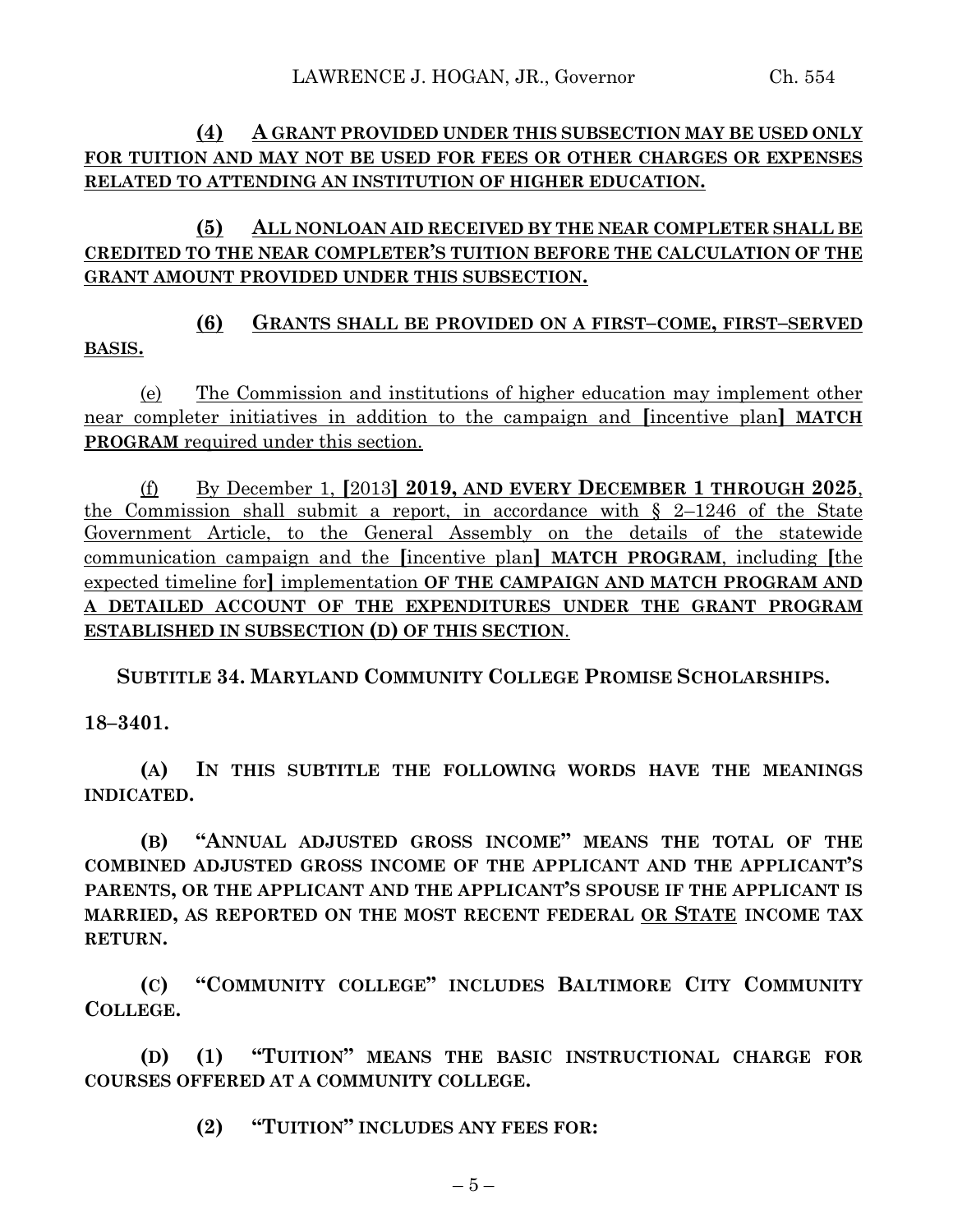- **(I) REGISTRATION;**
- **(II) APPLICATION;**
- **(III) ADMINISTRATION;**
- **(IV) LABORATORY WORK; AND**
- **(V) OTHER MANDATORY FEES.**

**18–3402.**

**(A) THERE IS A PROGRAM OF MARYLAND COMMUNITY COLLEGE PROMISE SCHOLARSHIPS IN THE STATE THAT ARE AWARDED UNDER THIS SUBTITLE.**

# **(B) THE PURPOSE OF THE PROGRAM IS TO PROVIDE TUITION ASSISTANCE FOR STUDENTS TO ATTEND A COMMUNITY COLLEGE IN THE STATE.**

**(C) THE OFFICE SHALL PUBLICIZE THE AVAILABILITY OF MARYLAND COMMUNITY COLLEGE PROMISE SCHOLARSHIPS.**

**18–3403.**

**(A) (1) A STUDENT MUST APPLY ANNUALLY TO THE COMMISSION TO RECEIVE A MARYLAND COMMUNITY COLLEGE PROMISE SCHOLARSHIP AWARD.**

**(2) THE OFFICE ANNUALLY SHALL SELECT ELIGIBLE APPLICANTS AND OFFER A MARYLAND COMMUNITY COLLEGE PROMISE SCHOLARSHIP AWARD TO EACH SELECTED APPLICANT TO BE USED FOR TUITION AT A COMMUNITY COLLEGE OF THE APPLICANT'S CHOICE.**

**(B) AN APPLICANT IS ELIGIBLE FOR A MARYLAND COMMUNITY COLLEGE PROMISE SCHOLARSHIP IF THE APPLICANT:**

**(1) IS A RESIDENT OF THE STATE FOR THE 12–MONTH PERIOD IMMEDIATELY BEFORE ENROLLING IN A COMMUNITY COLLEGE ELIGIBLE FOR IN–STATE TUITION;**

**(2) ENROLLS AS A CANDIDATE FOR A VOCATIONAL CERTIFICATE, A CERTIFICATE, OR AN ASSOCIATE'S DEGREE AT A COMMUNITY COLLEGE IN THE STATE WITHIN 2 YEARS AFTER GRADUATING FROM A HIGH SCHOOL IN THE STATE OR SUCCESSFULLY COMPLETING A GED IN THE STATE;**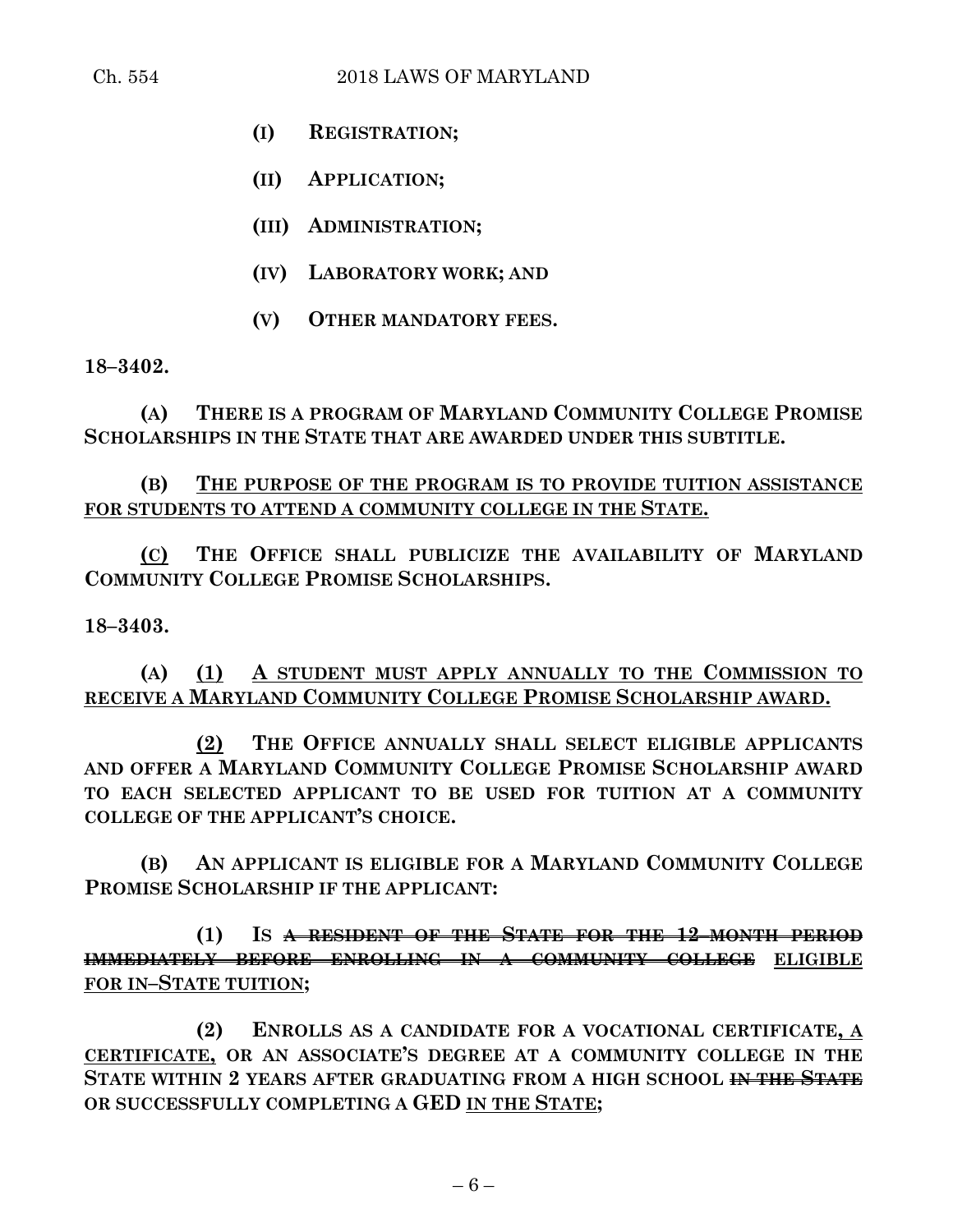**(3) HAS EARNED AN OVERALL HIGH SCHOOL GRADE POINT AVERAGE OF AT LEAST 2.3 ON A 4.0 SCALE OR ITS EQUIVALENT;**

**(4) HAS AN ANNUAL ADJUSTED GROSS INCOME OF NOT MORE THAN:**

**(I) \$100,000 \$90,000** *\$100,000* **IF THE APPLICANT IS SINGLE OR RESIDES IN A SINGLE–PARENT HOUSEHOLD; OR**

**(II) \$150,000 \$125,000** *\$150,000* **IF THE APPLICANT IS MARRIED OR RESIDES IN A TWO–PARENT HOUSEHOLD;**

**(5) ENROLLS IN AT LEAST 12 CREDITS PER SEMESTER AT THE COMMUNITY COLLEGE; AND**

**(6) (I) TIMELY SUBMITS A FREE APPLICATION FOR FEDERAL STUDENT AID (FAFSA) OR ANY OTHER APPLICATIONS FOR ANY STATE OR FEDERAL STUDENT FINANCIAL AID, OTHER THAN A STUDENT LOAN, FOR WHICH THE APPLICANT MAY QUALIFY; OR**

**(II) IS INELIGIBLE TO SUBMIT A FAFSA, QUALIFIES FOR IN–STATE TUITION UNDER § 15–106.8 OF THIS ARTICLE, AND TIMELY SUBMITS AN APPLICATION FOR ANY STATE STUDENT FINANCIAL AID, OTHER THAN A STUDENT LOAN, FOR WHICH THE APPLICANT MAY QUALIFY.**

**(C) (1) AN APPLICANT WHO RECEIVES ANY OTHER EDUCATIONAL GRANTS OR SCHOLARSHIPS THAT COVER THE APPLICANT'S FULL COST OF ATTENDANCE AT THE COMMUNITY COLLEGE IS INELIGIBLE TO RECEIVE AN AWARD UNDER THIS SUBTITLE.**

**(2) AN APPLICANT WHO HAS EARNED A BACHELOR'S DEGREE OR AN ASSOCIATE'S DEGREE IS INELIGIBLE TO RECEIVE AN AWARD UNDER THIS SUBTITLE.**

**(D) ON REQUEST THE COMMUNITY COLLEGE SHALL ASSIST AN APPLICANT TO SUBMIT A FAFSA OR ANY OTHER APPLICATIONS FOR STATE OR FEDERAL STUDENT FINANCIAL AID.**

## **18–3404.**

**(A) BEGINNING IN THE 2019–2020 ACADEMIC YEAR, THE ANNUAL SCHOLARSHIP AWARD SHALL BE NOT MORE THAN \$5,000 PER RECIPIENT, OR ACTUAL TUITION, WHICHEVER IS LESS.**

**(B) (1) ANY STUDENT FINANCIAL AID, OTHER THAN A STUDENT LOAN, RECEIVED BY THE RECIPIENT SHALL BE CREDITED TO THE RECIPIENT'S TUITION**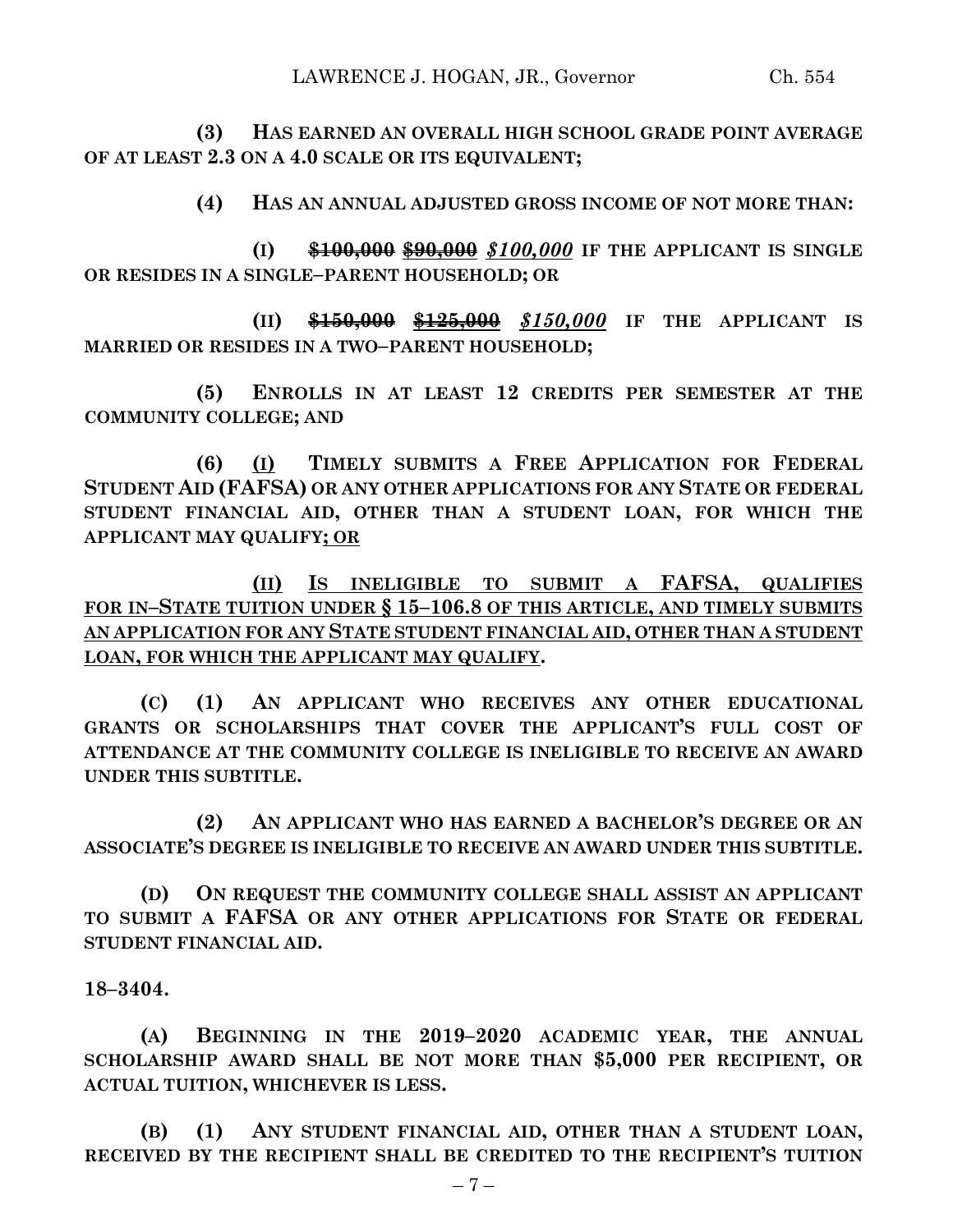**BEFORE THE CALCULATION OF ANY AWARD AMOUNT PROVIDED UNDER THIS SUBTITLE.**

**(2) (I) 1. AWARDS INITIAL AWARDS SHALL BE PROVIDED TO RECIPIENTS ON A FIRST–COME, FIRST–SERVED BASIS BASED ON GREATEST DEMONSTRATED FINANCIAL NEED.**

**2. PRIORITY FOR AWARDS IN SUBSEQUENT YEARS SHALL BE GIVEN TO PRIOR YEAR RECIPIENTS WHO REMAIN ELIGIBLE FOR THE PROGRAM.**

**(II) ELIGIBLE APPLICANTS WHO DO NOT RECEIVE AN AWARD UNDER THIS SUBTITLE SHALL BE NOTIFIED AND PLACED ON A WAITING LIST.**

**(C) AN AWARD UNDER THIS SUBTITLE MAY BE MADE ONLY IF A RECIPIENT SIGNS AN AGREEMENT AT THE TIME OF THE INITIAL AWARD TO:**

**(1) RESIDE EXCLUSIVELY IN THE STATE USE AN ADDRESS IN THE STATE ON THE RECIPIENT'S STATE INCOME TAX RETURN AND COMMENCE FULL–TIME EMPLOYMENT IN THE STATE WITHIN 1 YEAR AFTER COMPLETION OF THE VOCATIONAL CERTIFICATE, CERTIFICATE, OR ASSOCIATE'S DEGREE;**

**(2) MAINTAIN RESIDENCY AND CONTINUE TO USE AN ADDRESS IN THE STATE ON THE RECIPIENT'S STATE INCOME TAX RETURN AND MAINTAIN EMPLOYMENT IN THE STATE FOR AT LEAST 1 YEAR FOR EACH YEAR THAT THE SCHOLARSHIP WAS AWARDED; AND**

**(3) HAVE THE SCHOLARSHIP AWARD CONVERTED INTO A STUDENT LOAN PAYABLE TO THE STATE IF THE RECIPIENT FAILS TO FULFILL THE SERVICE OBLIGATION REQUIRED IN ITEMS (1) AND (2) OF THIS SUBSECTION.**

**(D) (1) SUBJECT TO PARAGRAPHS (2) AND (3) OF THIS SUBSECTION, EACH RECIPIENT MAY HOLD THE AWARD UNTIL THE EARLIER OF:**

**(I) 2 3 YEARS AFTER FIRST ENROLLING AS A CANDIDATE FOR A VOCATIONAL CERTIFICATE, A CERTIFICATE, OR AN ASSOCIATE'S DEGREE AT A COMMUNITY COLLEGE IN THE STATE; OR**

**(II) THE DATE THAT THE INDIVIDUAL IS AWARDED A VOCATIONAL CERTIFICATE OR AN ASSOCIATE'S DEGREE.**

**(2) THE OFFICE MAY EXTEND THE DURATION OF AN AWARD FOR AN ALLOWABLE INTERRUPTION OF STUDY IF THE RECIPIENT PROVIDES TO THE OFFICE**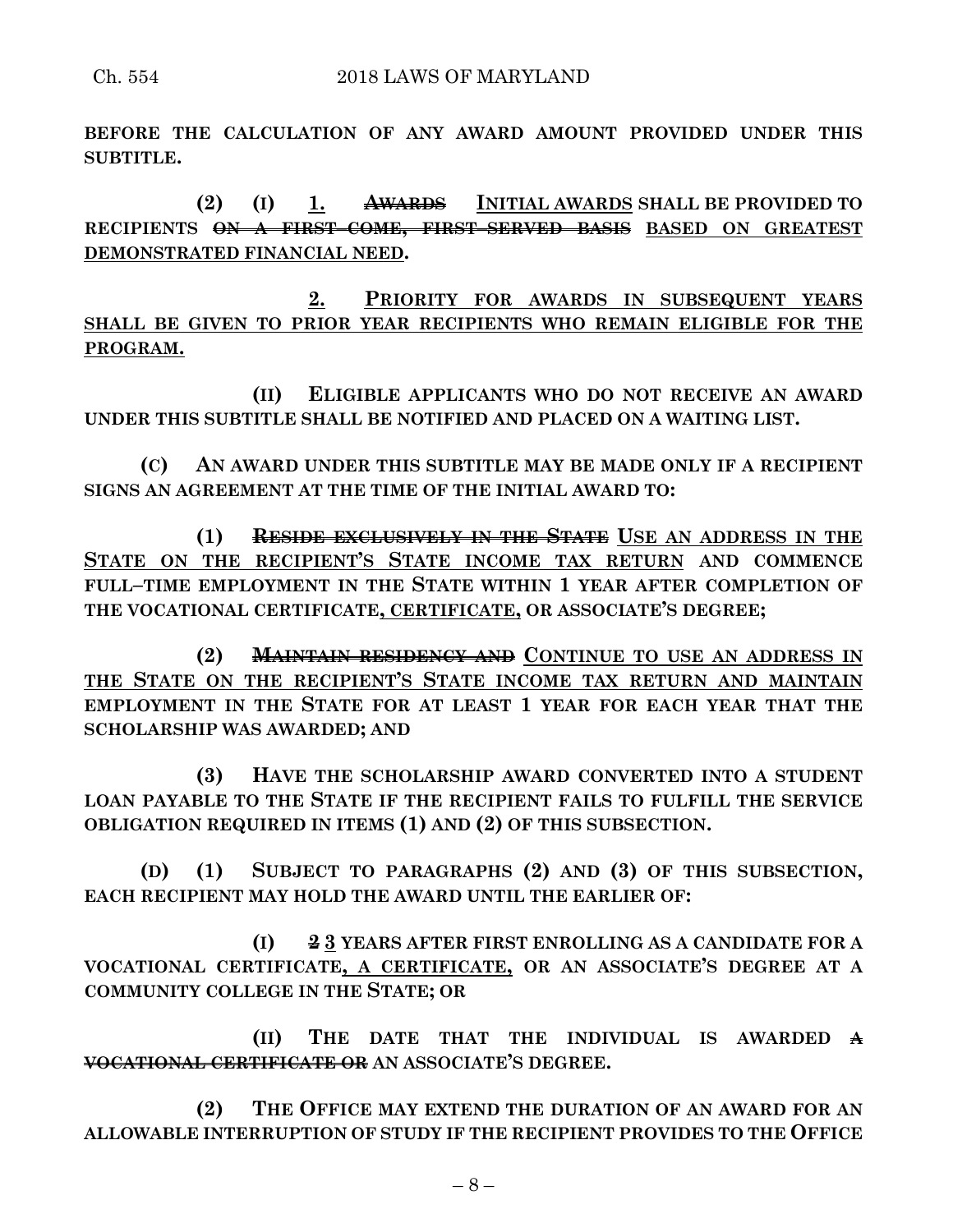**SATISFACTORY EVIDENCE OF EXTENUATING CIRCUMSTANCES THAT PREVENT THE RECIPIENT FROM CONTINUOUS ENROLLMENT.**

**(3) EACH RECIPIENT MAY HOLD THE AWARD IN ACCORDANCE WITH PARAGRAPH (1) OF THIS SUBSECTION ONLY IF THE RECIPIENT:**

**(I) CONTINUES TO BE A RESIDENT OF THE STATE ELIGIBLE FOR IN–STATE TUITION;**

**(II) CONTINUES TO ENROLL IN AND COMPLETE AT LEAST 12 CREDITS PER SEMESTER OR ITS EQUIVALENT AS DETERMINED BY THE OFFICE;**

**(III) MAINTAINS A CUMULATIVE GRADE POINT AVERAGE OF AT LEAST 2.5 ON A 4.0 SCALE OR ITS EQUIVALENT FOR THE REMAINDER OF THE AWARD OR, FAILING TO DO SO, PROVIDES TO THE OFFICE SATISFACTORY EVIDENCE OF EXTENUATING CIRCUMSTANCES;**

**(IV) MAKES SATISFACTORY PROGRESS TOWARD A VOCATIONAL CERTIFICATE, A CERTIFICATE, OR AN ASSOCIATE'S DEGREE;**

**(V) CONTINUES TO MEET THE INCOME LIMITATIONS UNDER § 18–3403(B)(4) OF THIS SUBTITLE; AND**

**(VI) CONTINUES TO TIMELY SUBMIT AN APPLICATION UNDER § 18–3403(B)(6).**

**(E) (1) IF THE RECIPIENT DOES NOT PERFORM THE SERVICE OBLIGATION REQUIRED UNDER SUBSECTION (C) OF THIS SECTION, THE SCHOLARSHIP AWARD SHALL BE CONVERTED INTO A STUDENT LOAN.**

**(2) THE OFFICE MAY WAIVE OR DEFER REPAYMENT OF THE STUDENT LOAN IF THE RECIPIENT PROVIDES SATISFACTORY EVIDENCE OF EXTENUATING CIRCUMSTANCES THAT PREVENT THE RECIPIENT FROM FULFILLING THE SERVICE OBLIGATION.**

**18–3405.**

**THE GOVERNOR SHALL INCLUDE AN ANNUAL APPROPRIATION OF AT LEAST \$10,000,000** *\$15,000,000* **IN THE STATE BUDGET FOR THE COMMISSION TO DISBURSE MARYLAND COMMUNITY COLLEGE PROMISE SCHOLARSHIPS UNDER THIS SUBTITLE.**

**18–3406.**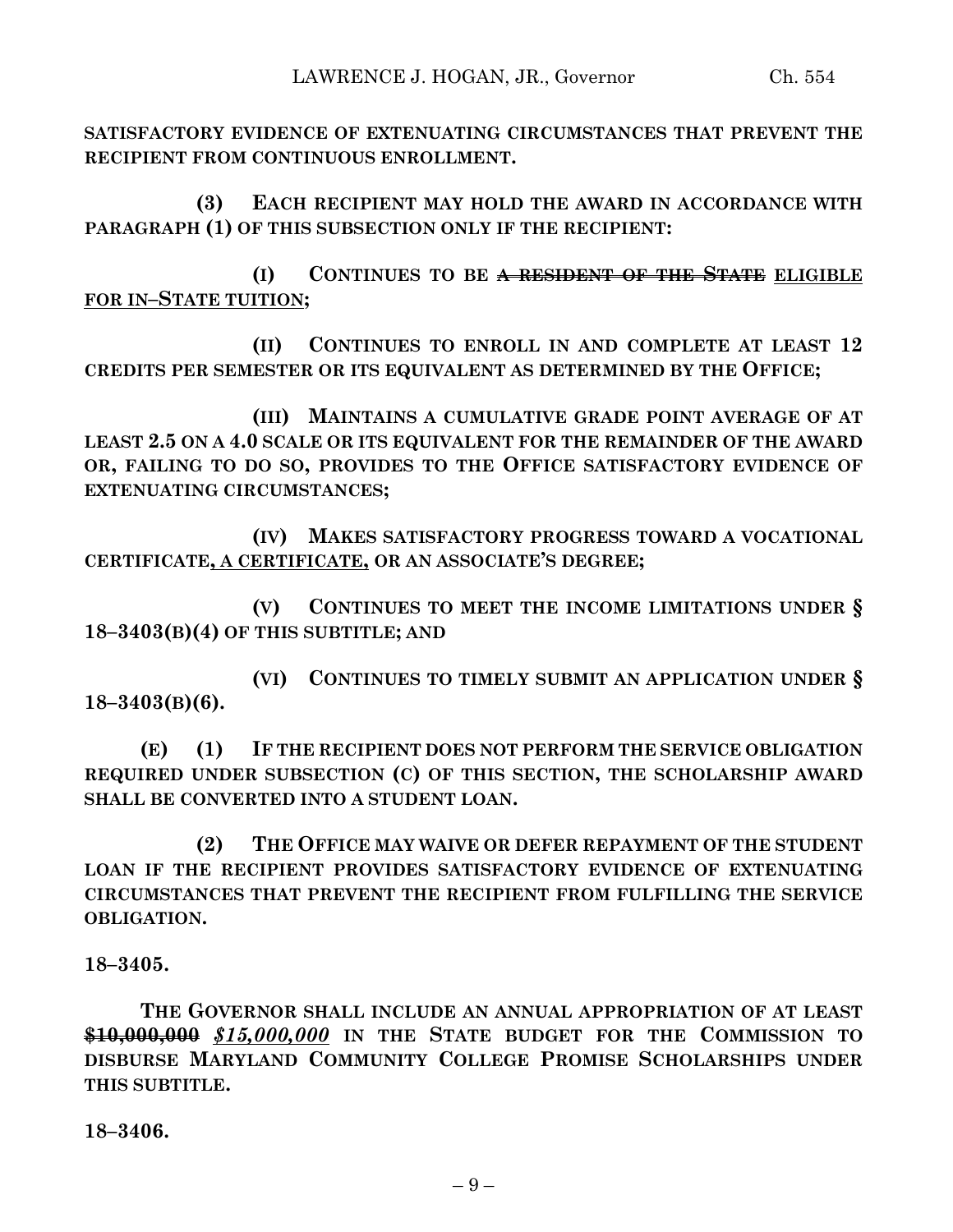**(A) THE COMMISSION SHALL ADOPT REGULATIONS NECESSARY TO IMPLEMENT THE PROVISIONS OF THIS SUBTITLE.**

**(B) THE REGULATIONS SHALL INCLUDE THE TERMS AND CONDITIONS FOR REPAYMENT OF ANY AWARD AMOUNT THAT IS CONVERTED TO A LOAN UNDER § 18–3404 OF THIS SUBTITLE.**

**18–3407.**

**ON OR BEFORE DECEMBER 1, 2020, AND EACH DECEMBER 1 THEREAFTER, THE COMMISSION SHALL REPORT TO THE GENERAL ASSEMBLY, IN ACCORDANCE WITH § 2–1246 OF THE STATE GOVERNMENT ARTICLE, ON THE IMPLEMENTATION OF THE MARYLAND COMMUNITY COLLEGE PROMISE SCHOLARSHIP PROGRAM, INCLUDING:**

**(1) THE NUMBER OF APPLICANTS WHO RECEIVED A MARYLAND COMMUNITY COLLEGE PROMISE SCHOLARSHIP IN THE ACADEMIC YEAR;**

**(2) THE NUMBER OF SCHOLARSHIP RECIPIENTS ENROLLED IN AN ASSOCIATE'S DEGREE PROGRAM;**

**(3) THE NUMBER OF SCHOLARSHIP RECIPIENTS ENROLLED IN A VOCATIONAL CERTIFICATE PROGRAM;**

**(4) THE NUMBER OF SCHOLARSHIP RECIPIENTS ENROLLED IN A CERTIFICATE PROGRAM;**

**(5) THE AMOUNT OF THE AWARD MADE TO EACH SCHOLARSHIP RECIPIENT; AND**

**(3) (6) THE NUMBER OF ELIGIBLE APPLICANTS, IF ANY, WHO WERE PLACED ON A WAITING LIST AND THE AMOUNT OF DEMONSTRATED FINANCIAL NEED, IN THE AGGREGATE, OF THOSE APPLICANTS;**

**(7) THE NUMBER OF SCHOLARSHIP RECIPIENTS WHO EARNED AN ASSOCIATE'S DEGREE WITHIN 2, 3, OR 4 YEARS AFTER RECEIVING AN AWARD;**

**(8) THE NUMBER OF SCHOLARSHIP RECIPIENTS WHO EARNED A VOCATIONAL CERTIFICATE WITHIN 1, 2, OR 3 YEARS AFTER RECEIVING AN AWARD;**

**(9) THE NUMBER OF SCHOLARSHIP RECIPIENTS WHO TRANSFERRED TO A 4–YEAR INSTITUTION IN THE STATE; AND**